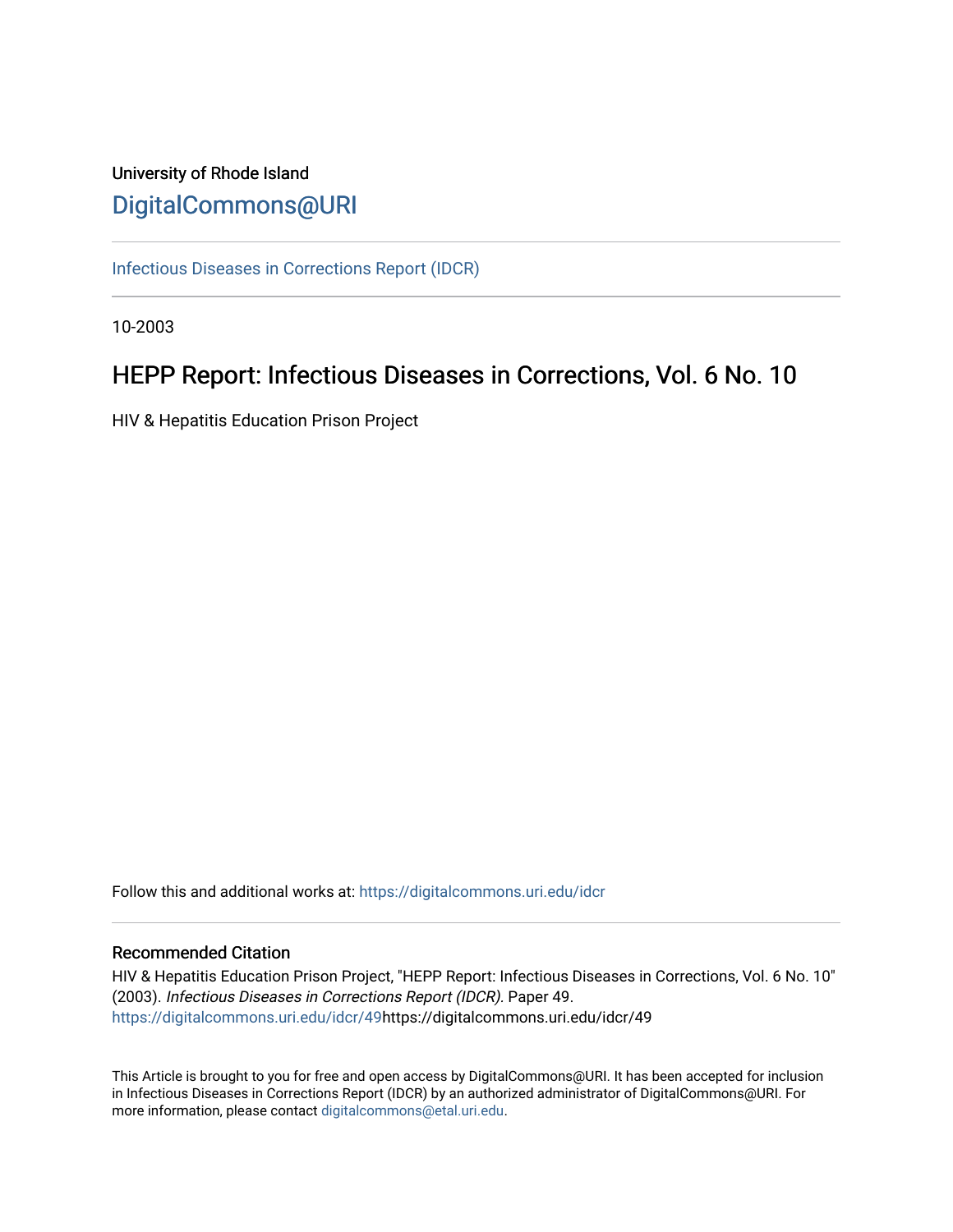

SPONSORED BY THE BROWN MEDICAL SCHOOL OFFICE OF CONTINUING MEDICAL EDUCATION.

## **ABOUT HEPP**

*HEPP Report, a forum for correctional problem solving, targets correctional physicians, nurses, administrators, outreach workers, and case managers. Published monthly and distributed by email and fax, HEPP Report provides up-to-the moment information on HIV/AIDS, hepatitis, and other infectious diseases, as well as efficient ways to administer treatment in the correctional environment. Continuing Medical Education credits are provided by the Brown University Office of Continuing Medical Education. HEPP Report is distributed to all members of the Society of Correctional Physicians (SCP) within the SCP publication, CorrDocs (www.corrdocs.org).*

#### **CO-CHIEF EDITORS Joseph Bick, M.D.**

*Director, HIV Treatment Services, California Medical Facility, California Department of Corrections*

> **Anne S. De Groot, M.D.** *Director, TB/HIV Research Lab, Brown Medical School*

**DEPUTY EDITORS Frederick L. Altice, M.D.** *Director, HIV in Prisons Program, Yale University AIDS Program*

**David P. Paar, M.D.** *Director, AIDS Care and Clinical Research Program, University of Texas, Medical Branch*

**Stephen Tabet, M.D., M.P.H** *University of Washington and Northwest AIDS Education and Training Center*

#### **SUPPORTERS**

*HEPP Report is grateful for the support of the following companies through unrestricted educational grants: Major Support: Abbott Laboratories, Agouron Pharmaceuticals, and Roche Pharmaceuticals. Sustaining: Boehringer Ingelheim Pharmaceuticals, Gilead Sciences, Inc., GlaxoSmithKline, Merck & Co. and Schering-Plough.*

*David Paar, M.D.\*, Associate Professor of Medicine, UTMB Department of Medicine, Division of Infectious Diseases* **HIV-associated Opportunistic Infections in Adults and Adolescents in the Era of HAART**

Prior to the advent of Highly Active Antiretroviral Therapy (HAART) in 1996, opportunistic infections (OIs) were an inevitable complication of HIV infection, particularly in those patients with a

CD4 count of less than 200 cells/mm 3 . Because of the considerable morbidity and mortality associated with OIs, medical research identified and developed drugs that were active against many of the infections that complicate AIDS. Carefully designed OI prophylaxis and treatment trials resulted in major advances in the management of OIs. Although OI trials continue to

build on this foundation of knowledge, the focus of HIV clinical research has shifted to antiretroviral therapy since HAART can prevent and/or reverse the immunological abnormalities that lead to the development of OIs.

With the introduction of HAART, HIV-infected individuals have experienced declining rates of HIV-related deaths. However, there are some notable differences between the U.S. general population and those who are incarcerated. For the year 2000, the overall rate of confirmed AIDS cases in state and federal prisons was four times that of the general population.<sup>1</sup> As a result, correctional health care workers are more likely to encounter OIs in their HIV-infected populations than will health care professionals working outside of jails and prisons. This month's main article focuses on new trends and clinical concepts in the occurrence of OIs that have accompanied effective antiretroviral therapy, as well as up-todate information on prophylaxis and treatment of OIs.

#### **An Overview of Opportunistic Infections**

Since the introduction of HAART, there has been a dramatic decline in both the number of deaths due to AIDS and new diagnoses of AIDS. Overall, this has resulted in an increasing number of patients living with AIDS.<sup>2</sup> Despite the

increased number of AIDS cases, the overall incidence of OIs has declined in patients receiving HAART and appropriate preventive therapy for OIs. This reflects both the widespread use of

Carefully designed OI prophylaxis and treatment trials resulted in major advances in the

effective preventative treatments for common OIs, and the effectiveness of HAART in preventing profound immunosuppression in those with HIV infection.

OIs may occur as an acute presentation of previously undiagnosed HIV infection or may commanagement of OIs. plicate the course of known HIV infection. Instituting an appropri-

ate antimicrobial based on the patient's CD4 count can reliably prevent certain OIs. Table 1 summarizes the infections, CD4 thresholds, and agents for primary (instituted prior to the occurrence of active disease) and secondary (instituted after the an episode of active disease to prevent recurrences) prevention of OIs.<sup>4</sup>

A full description of the presentation, clinical course, methods of diagnosis, and treatment of each OI is beyond the scope of this article; however, it is important for HIV providers to have a quick and reliable source of prevention and treatment information on hand. Some useful pocket guides are: The Sanford Guide to HIV/AIDS Therapy 4 (published yearly) and Medical Management of HIV Infection, (2003).<sup>7</sup> Online sources of treatment information can be found http://www.AIDSinfo.nih.gov (formerly, http://www.hivatis.org).<sup>4,5</sup>

#### *Continued on page 2*

| WHAT'S INSIDE |  |
|---------------|--|
|               |  |
|               |  |
|               |  |
|               |  |

Brown Medical School | Providence, RI 02912 | 401.277.3651 | fax: 401.277.3656 | www.hivcorrections.org *If you have any problems with this fax transmission please call 800.748.4336 or e-mail us at HEPP@corrections.net*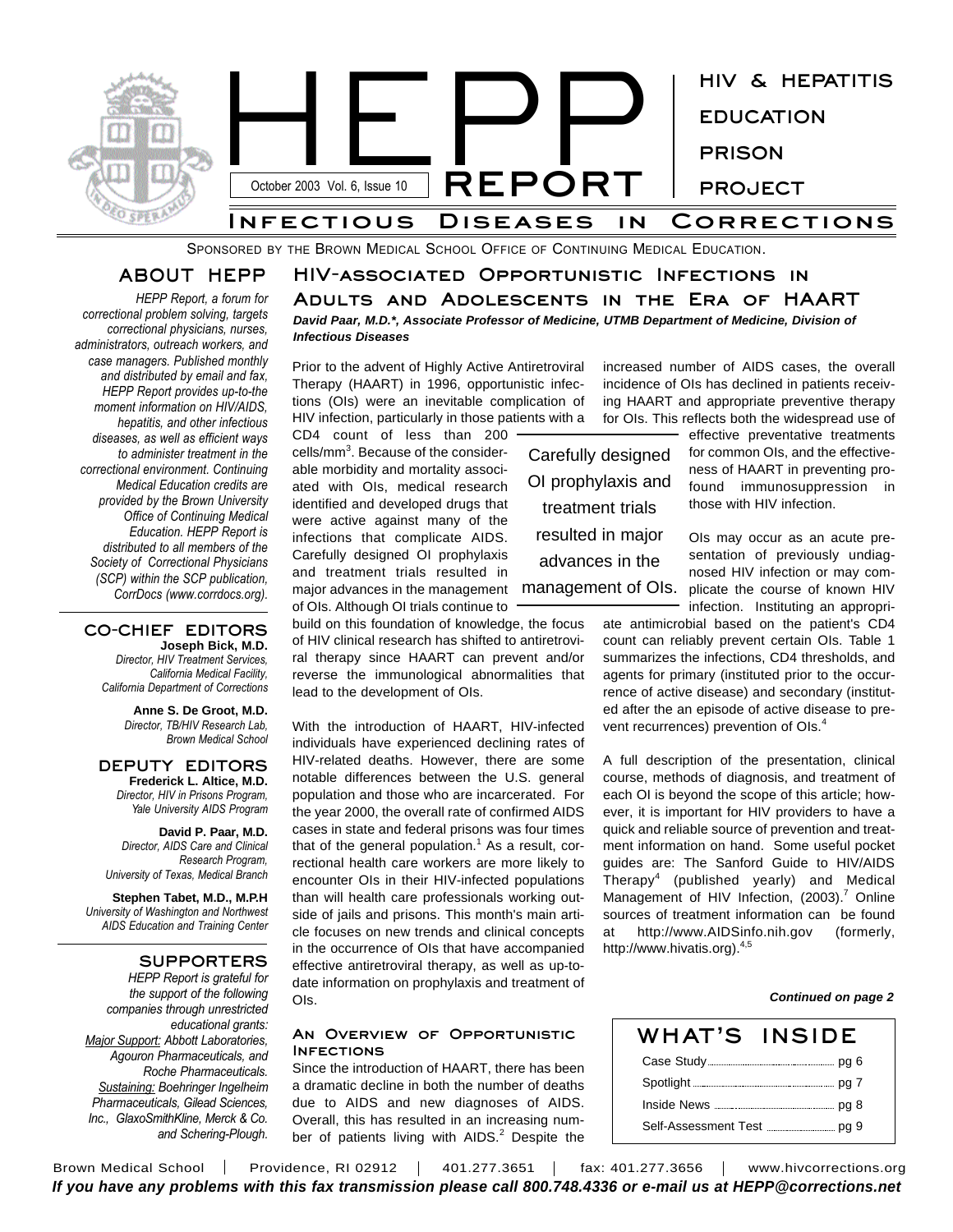# **HIV-associated Opportunistic...** *(continued from page 1)*

Some OIs require secondary prophylaxis to prevent recurrence. Secondary prophylaxis is usually a continuation of the medications used to treat the OI, sometimes at reduced dosages. For example, disease due to disseminated MAC can be primarily prevented with azithromycin 1200 mg po once per week. If active disease develops, the treatment regimen consists of a combination of at least two drugs. Secondary prophylaxis must be maintained for an indefinite period of time in order to prevent recurrence of the infection.

In the pre-HAART era, the infectious agent of many OIs could not be eliminated from the body by a discrete course of treatment because of severe underlying immunodeficiency. Therefore, therapy had to be maintained for an indefinite period, often lifelong. In the era of HAART, the continued need for primary or secondary prophylaxis is determined by the degree of immune reconstitution.

### **IMMUNE RECONSTITUTION**

The immunodeficiency that is associated with untreated HIV infection is complicated and leads to both a decline in CD4 cell numbers and to impairments in CD4 cell function. CD4 cells may lose the ability to respond to many foreign antigens, and these responses are lost in a somewhat predictable sequential fashion. For example, the ability to respond to Pneumocystis carinii antigens is lost well before the ability to respond to herpesvirus antigens or CMV antigens. Thus, serious herpesvirus and CMV infections generally occur later in HIV disease than PCP.

When viral replication is suppressed in response to HAART, the initial rise in CD4 cells that occurs in the first one to three months is largely due to a redistribution of CD4 cells from the reticuloendothelial system and other tissue reservoirs. If HAART is not initiated until severe CD4 cell depletion has occurred, the CD4 cells that make their way back into the circulation may not have the ability to respond to common antigens. As a result of CD4 cell redistribution, immediate exacerbations of pre-existing, subclinical OIs such as CMV retinitis or tuberculosis may occur as the newly circulating CD4 cells respond to these pathogens. These redistributed CD4 cells may cause inflammatory responses to pathogens that were previous**TABLE 1: Primary Prophylaxis for AIDS-associated OIs\***

| Pathogen                                                                               | <b>CD4 Count</b><br>(cells/mm3) | <b>First-line</b><br>Prophylaxis                                                                                                                                                                 | <b>Alternatives</b>                                                                                                                                                                                                                  | <b>Comment</b>                                                                                                                                                                                                                                                                  |
|----------------------------------------------------------------------------------------|---------------------------------|--------------------------------------------------------------------------------------------------------------------------------------------------------------------------------------------------|--------------------------------------------------------------------------------------------------------------------------------------------------------------------------------------------------------------------------------------|---------------------------------------------------------------------------------------------------------------------------------------------------------------------------------------------------------------------------------------------------------------------------------|
| Pneumocystis<br>carinii                                                                | < 200                           | Trimethoprim-sul-<br>famethoxazole<br>(TMP-SMX) DS 1<br>po gd                                                                                                                                    | TMP-SMX SS 1<br>po qd; dapsone<br>100 mg po qd;<br>aerosolized pen-<br>tamidine 300 mg<br>po q month; ato-<br>vaquone 1500 mg<br>po qd                                                                                               | Patients may toler-<br>ate oral TMP-SMX<br>at prophylactic<br>doses even if rash<br>or other side<br>effects occurred<br>with higher doses.                                                                                                                                     |
| Toxoplasma<br>gondii                                                                   | < 100                           | TMP-SMX DS 1<br>po qd                                                                                                                                                                            | TMP-SMX SS 1<br>po qd; dapsone<br>100 mg po qd +<br>pyrimethamine 50<br>mg po q week +<br>folinic acid 25 mg<br>po q week                                                                                                            | Some clinicians<br>omit folinic acid if<br>significant leu-<br>copenia is not pre-<br>sent at baseline.                                                                                                                                                                         |
| Mycobacterium<br>avium-intracellu-<br>lare                                             | < 50                            | Azithromycin 1200<br>mg po q week or<br>clarithromycin 500<br>mg po bid                                                                                                                          | Rifabutin 300 mg<br>po qd<br>Note: contraindi-<br>cated with some<br>ARVs; dose<br>adjustment may<br>be needed with<br>others                                                                                                        | Azithromycin pow-<br>der, 1000 mg<br>sachet dissolved<br>in H <sub>2</sub> 0 is used in<br>TX D.O.C. and is<br>effective and less<br>expensive than<br>1200 mg dose.                                                                                                            |
| Cytomegalovirus<br>retinitis (CMV)                                                     | < 50                            | Valganciclovir 900<br>mg po qd                                                                                                                                                                   | Oral ganciclovir<br>1000 mg po tid                                                                                                                                                                                                   | Most clinicians<br>observe for CMV<br>retinitis or institute<br>prophylaxis based<br>on positive serum<br>PCR for CMV.                                                                                                                                                          |
| Candida species,<br>cryptococcus<br>neoformans                                         | < 50                            | Fluconazole 100-<br>200 mg po qd                                                                                                                                                                 |                                                                                                                                                                                                                                      | Routine prophylax-<br>is not recommend-<br>ed; may be insti-<br>tuted if recurrent<br>thrush, vaginitis, or<br>esophagitis.                                                                                                                                                     |
| + PPD-tuberculin<br>skin test ( $> 5$<br>mm), or expo-<br>sure to M. tuber-<br>culosis | Any CD4<br>count                | INH 5mg/kg po qd<br>+ pyridoxine 50<br>mg po qd x 9<br>months or INH 15<br>mg/kg po + pyri-<br>doxine 100 mg po<br>twice weekly for 9<br>months. DOT is<br>preferred method<br>of administration | INH 5mg/kg po qd<br>+ pyridoxine 50<br>mg po qd x 6<br>months<br>Either rifampin 600<br>mg po or rifabutin<br>300 mg po qd x 4<br>months<br>Rifampin may be<br>contraindicated<br>with some ARVs.<br>rifabutin may be<br>substituted | Two-month course<br>of PZA + rifampin<br>or rifabutin has<br>resulted in signifi-<br>cant liver injury,<br>prompting CDC to<br>recommend q 2-<br>week laboratory<br>monitoring if this<br>regimen is used.<br>Consider DOT and<br>dispensing only 2<br>weeks worth at a<br>time |
|                                                                                        |                                 |                                                                                                                                                                                                  | www.cdc.gov/mmwr/preview/mmwrhtml/mm4909a4.htm<br>www.cdc.gov/hiv/pubs/mmwr/tb.htm<br>www.cdc.gov/mmwr/preview/mmwrhtml/00044186.htm                                                                                                 |                                                                                                                                                                                                                                                                                 |

*\*Adapted from The Sanford Guide to HIV/AIDS Therapy, 2003*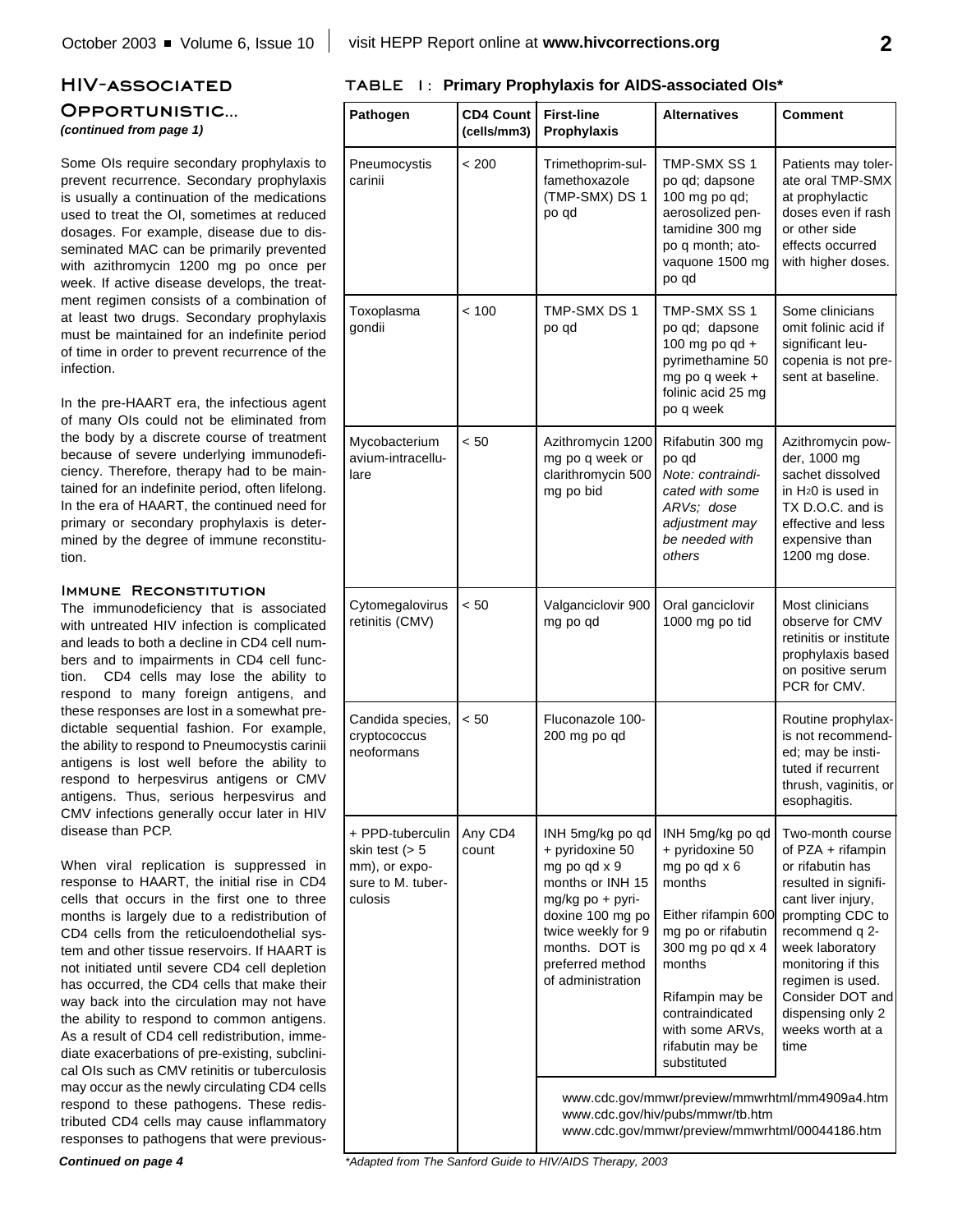# **Letter from the Editor**

*Dear Correctional Colleagues:*

*As AIDS therapy marches into the new millennium, we have witnessed a dramatic decrease in AIDS mortality and a corresponding increase in the number of patients living with AIDS. There is no doubt that Highly Active Antiretroviral Therapy (HAART) has benefited HIVinfected persons over the years, however the number of AIDS cases is still high and opportunistic infections (OIs) are still a common occurrence, particularly in the correctional population.*

*This month's lead article by Dr. David Paar discusses new trends and clinical concepts in the occurrence of OIs that have accompanied effective antiretroviral therapy. This informative review provides up-to-date information on prevention and treatment of OIs. Immune reconstitution - a concept that often receives too little attention in HIV-disease research is given its due by Dr. Paar in his accessible explication of immunotherapeutic strategies that can be used following HAART-associated immune reconstitution. A review of correctional-specific issues surrounding prevention and treatment of OIs, as well as educational initiatives in jails and prisons, is a keen reminder that education is a continuous process, often most effective when delivered in tailor-made and creative ways.*

*In the Spotlight for October Ms. Abby Dees provides timely discussion of clustering in U.S. correctional facilities. This article weighs the pros and cons of the practical aspects of segregating HIV-infected inmates and describes the areas of law that address this delicate and litigious issue.*

*After reading this month's issue you should be more familiar with the prevention and treatment of OIs since the advent of HAART, concepts in immune reconstitution and the subtleties of multi-drug resistant tuberculosis. Next month's HEPP Report will feature comprehensive coverage of the ICCAAC (Interscience Conference on Antimicrobial Agents and Chemotherapeutics), the 41st Annual Meeting of the IDSA (Infectious Diseases Society of America), the NCCHC (National Conference on Correctional Healthcare), and the CEECDISP (Central and Eastern European Conference on Drug Infection Services in Prison).*

*Sincerely yours,*

unl Bick

*Co-Chief Editor Managing Editor*

*Joseph Bick, MD Julia Noguchi, MA*

# **Subscribe to HEPP Report**

Fax to **617-770-3339** for any of the following: *(please print clearly or type)*

| Yes, I would like to add/update/correct (circle one) my contact information for my complimentary<br>subscription of HEPP Report fax/email newsletter.                                                                          |                                                                                                 |  |  |
|--------------------------------------------------------------------------------------------------------------------------------------------------------------------------------------------------------------------------------|-------------------------------------------------------------------------------------------------|--|--|
| HEPP Report fax/email newsletter.                                                                                                                                                                                              | Yes, I would like to sign up the following colleague to receive a complimentary subscription of |  |  |
| Yes, I would like my HEPP Report to be delivered in the future as an attached PDF file in an<br>email (rather than have a fax).                                                                                                |                                                                                                 |  |  |
|                                                                                                                                                                                                                                |                                                                                                 |  |  |
| <b>CHECK ONE:</b>                                                                                                                                                                                                              |                                                                                                 |  |  |
| O Physician C Physician Assistant C Nurse/Nurse Practitioner<br>O Pharmacist<br>○ Medical Director/Administrator ○ HIV Case Worker/Counselor                                                                                   | O Nurse Administrator<br>O Other                                                                |  |  |
|                                                                                                                                                                                                                                |                                                                                                 |  |  |
|                                                                                                                                                                                                                                |                                                                                                 |  |  |
| EMAIL: The contract of the contract of the contract of the contract of the contract of the contract of the contract of the contract of the contract of the contract of the contract of the contract of the contract of the con |                                                                                                 |  |  |

**Faculty Disclosure**

In accordance with the Accreditation Council for Continuing Medical Education Standards for Commercial Support, the faculty for this activity have been asked to complete Conflict of Interest Disclosure forms. Disclosures are listed at the end of articles. All of the individual medications discussed in this newsletter are approved for treatment of HIV and hepatitis unless otherwise indicated. For the treatment of HIV and hepatitis infection, many physicians opt to use combination antiretroviral therapy which is not addressed by the FDA.

> **Senior Advisors** Karl Brown, M.D. *Rikers Island Jail*

John H. Clark, M.D., M.P.H., F.S.C.P. *Los Angeles County Sheriff's Department*

> Theodore M. Hammett, Ph.D. *Abt Associates*

Ned E. Heltzer, R.Ph., M.S. *Heltzer Associates*

Ralf Jürgens *Canadian HIV/AIDS Legal Network*

Joseph Paris, Ph.D., M.D. *CCHP Georgia Dept. of Corrections*

Renee Ridzon, M.D. *Bill & Melinda Gates Foundation*

Mary Sylla, J.D. *CorrectHELP: Corrections HIV Education and Law Project*

David Thomas, M.D., J.D. *Division of Correctional Medicine, NovaSoutheastern University College of Osteopathic Medicine*

Louis C. Tripoli, M.D., F.A.C.F.E. *Correctional Medical Institute, Correctional Medical Services*

Lester Wright, M.D. *New York State Department of Corrections*

**Associate Editors** Scott Allen, M.D. *Rhode Island Department of Corrections*

Peter J. Piliero, M.D. *Associate Professor of Medicine, Consultant, New York State Department of Corrections, Albany Medical College*

Dean Rieger, M.D. *Indiana Department of Corrections*

Josiah Rich, M.D. *Brown University School of Medicine, The Miriam Hospital*

> Steven F. Scheibel, M.D. *Regional Medical Director Prison Health Services, Inc.*

> David A. Wohl, M.D. *University of North Carolina*

> Michelle Gaseau *The Corrections Connection*

> **Layout** Kimberly Backlund-Lewis *The Corrections Connection*

**Distribution** *Screened Images Multimedia*

**Managing Editor** Julia Noguchi *HIV/Hepatitis Education Prison Project*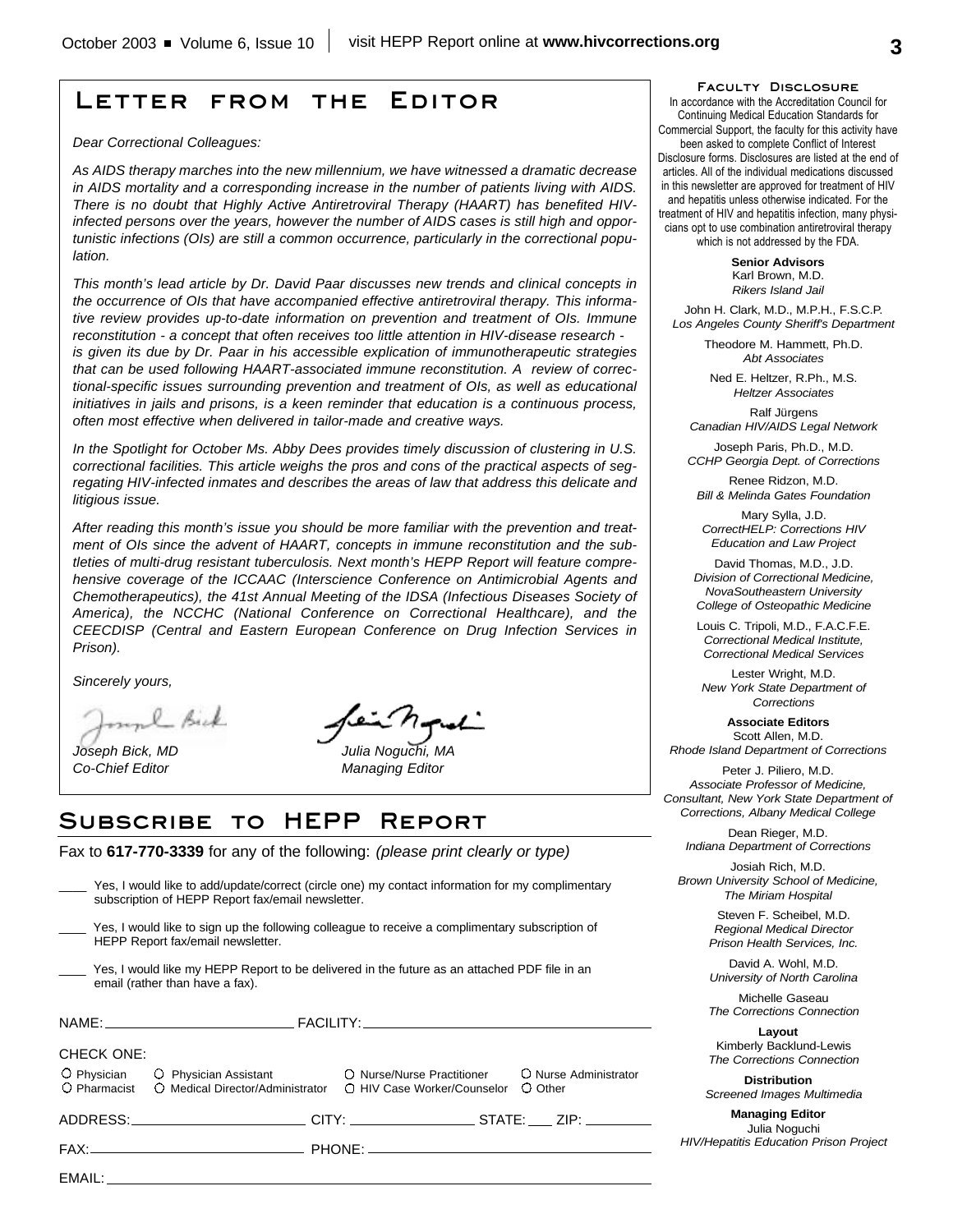### **HIV-associated Opportunistic...** *(continued from page 2)*

ly present. These reactions are called immune reconstitution syndromes.

Following the initial increase in CD4 cells attributed to redistribution, there is a more gradual and sustained increase in these cells due to the emergence of naïve CD4 cells that have the ability to develop a full array of immune responses to various foreign antigens. This differentiation of cells takes time, which is why recommendations regarding stopping prophylaxis for various OIs is based not only on a rise in CD4 numbers to certain thresholds, but also a period of sustained increase that allows the naïve cells to develop into clones that can respond to specific foreign antigens (Table 2).<sup>7</sup>

#### **Tuberculosis**

The Official Joint Statement for the Treatment of Tuberculosis of the American Thoracic Society, CDC, and the Infectious Diseases Society of America was approved in October 2002, published in 2003<sup>6,8</sup> and may be accessed through the CDC website (www.cdc.gov). Treatment regimens for tuberculosis are summarized in Table 3. For a more complete discussion of the diagnosis, prevention, and treatment of tuberculosis, refer to the February 2003 issue of *HEPP Report*.

#### **Correctional-Specific Issues Relative to the Prevention and Treatment of OIs**

Educational efforts are most effective when they are tailored to the population being served. For incarcerated HIV-infected patients, this includes being aware of literacy skills, English language competency, and cultural beliefs about disease and medical treatment. Education can be provided in many ways, including verbally from the treating clinician, in written form via handouts, in video format in clinic waiting areas or over the facility television system, and through peer-to-peer teaching.

The most successful approach integrates multiple strategies, and reinforces the message at each patient encounter. Asking the patient to name all of his or her medications (and the reason that s/he takes them) at each visit is one helpful way to assess patient knowledge.

**Self-Administered Keep On Person (KOP) vs. Directly**

|  | TABLE 2: Ols for which prophylaxis or maintenance therapy can be |
|--|------------------------------------------------------------------|
|  | discontinued following HAART-associated immune reconstitution*   |

| <b>Opportunistic Infection</b> | <b>Immune Reconstitution Parameter and Comment</b>                                                                                                                                                                                                                                                                                                                                                                                                                                                                                                                                                                  |
|--------------------------------|---------------------------------------------------------------------------------------------------------------------------------------------------------------------------------------------------------------------------------------------------------------------------------------------------------------------------------------------------------------------------------------------------------------------------------------------------------------------------------------------------------------------------------------------------------------------------------------------------------------------|
| <b>PCP</b>                     | Prophylactic or preventive therapy can be safely stopped when<br>CD4 count rises to > 200 cells/mm <sup>3</sup> for at least 3 consecutive<br>months.                                                                                                                                                                                                                                                                                                                                                                                                                                                               |
| MAI or MAC                     | Primary MAC prophylaxis can be discontinued in patients who<br>have responded to HAART and have an increase in CD4 cells<br>to > 100 cells/mm <sup>3</sup> . Secondary prophylaxis can be discontin-<br>ued after 12 months of successful therapy and when there is an<br>increase in CD4 cells to > 100 cells/mm <sup>3</sup> for > 6 months.                                                                                                                                                                                                                                                                      |
| Cryptococcal disease           | Following an initial successful course of therapy and in the<br>absence of symptoms attributable to cryptococcal disease,<br>maintenance therapy can probably be stopped when there has<br>been a sustained increase in CD4 cells to 100-200 cells/mm <sup>3</sup><br>for at least 6 months. Some, but not all, experts recommend<br>performing LP and demonstrating negative culture prior to dis-<br>continuing maintenance therapy. Reinitiate maintenance if CD4<br>count falls below 100-200 cells/mm <sup>3</sup> .                                                                                           |
| Toxoplasmic encephalitis       | Primary prophylaxis can be discontinued when CD4 count rises<br>to > 200 cells/mm <sup>3</sup> for at least 3 consecutive months. Following<br>an initial successful course of therapy and in the absence of<br>symptoms attributable to toxoplasmic encephalitis, maintenance<br>therapy can probably be stopped when there has been a sus-<br>tained increase in CD4 cells to > 200 cells/mm <sup>3</sup> for > 6 months.<br>Some experts recommend that MRI scanning be done to aid in<br>the decision to stop chronic maintenance therapy. Resume<br>maintenance if CD4 falls below 200 cells/mm <sup>3</sup> . |
| <b>CMV</b> retinitis           | Maintenance therapy can be discontinued safely in patients<br>whose CD4 cells have shown a sustained increase to > 100-<br>150 cells/mm <sup>3</sup> for $> 6$ months.                                                                                                                                                                                                                                                                                                                                                                                                                                              |

*\*Adapted from 2001 USPHS/IDSA Guidelines for the Prevention of Opportunistic Infections in Persons Infected with Human Immunodeficiency Virus.*

### **Observed Therapy (DOT)**

There are compelling reasons to utilize both DOT and KOP methods of medication delivery (see Table 4). Each facility should evaluate these and other factors and come to a decision that best meets the needs of their program and patient population. One hybrid option is to start all patients on DOT, and then offer KOP to those who 1) demonstrate adherence by maintaining an undetectable HIV viral load over time, and 2) are able to correctly describe their medications and dosing schedule.

#### **Quality Review**

The provision of quality care to HIV-infected patients demands careful attention to detail. Multi-drug regimens, the potential for drugdrug interactions, and the necessity of close monitoring of laboratory data can overwhelm any paper record system. The use of a computerized database can enable clinicians to rapidly review HAART regimens, detect potential adverse interactions, and track those patients who are candidates for initiating or discontinuing OI prophylaxis. An upcoming issue of HEPP Report will review some of the software programs that are currently in use in major correctional health care systems nationwide.

#### **Summary**

The incidence of AIDS and AIDS-associated deaths and diagnoses in the U.S. has declined significantly in both the general population and the correctional population due to the introduction of HAART in clinical HIV practice. Nonetheless, the number of AIDS cases is high and OIs are still a common occurrence. In the correctional population, OIs occur more frequently than in the general U.S. population. Many OIs can be prevented with the appropriate preventive therapy. When OIs do occur, various treatment regimens are effective; however secondary prophylaxis is often indicated unless

*Continued on page 5*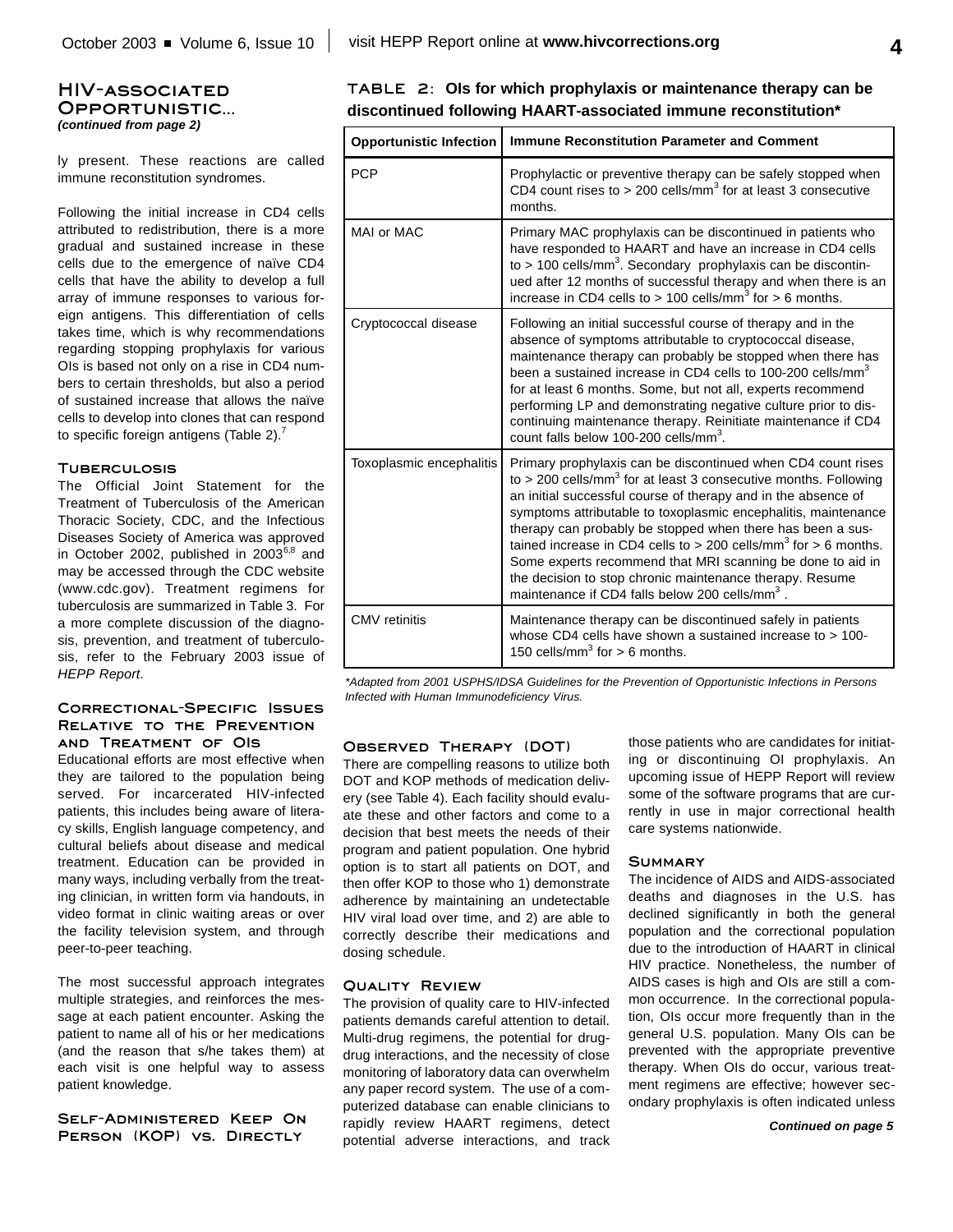### **HIV-associated**

#### **Opportunistic...**

*(continued from page 4)*

the immune system becomes reconstituted in response to HAART. TB disease is especially problematic in the correctional setting because of the risk of transmission to others, the occurrence of drug-resistant strains of Mycobacteria tuberculosis and the potential interactions between anti-tuberculosis and antiretroviral medications.

#### *Disclosures:*

*\*Consultant: Ortho Biotech Grant/Research Support: GlaxoSmithKline, Agouron, Merck, DCHD, Serono, Gilead, Chiron Corp. Boehringer Ingleheim, Abbott Labs, Bristol-Myers Squibb Speaker's Bureau: Roche, Bristol-Myers Squibb, OrthoBiotech*

#### *References:*

*1. HIV in Prisons, 2000, U.S. Department of Justice - Office of Justice Programs, Bureau of Justice Statistics,*

*www.ojp.usdoj.gov/bjs/abstract/hivp00.htm. 2. Update: AIDS --- United States, 2000, Morbidity and Mortality Weekly Report (MMWR), July 12, 2002:51(27);592-595, available at:*

*www.cdc.gov/mmwr/preview/mmwrhtml/ mm5127a2.htm*

*3. Palella FJ Jr., Delaney KM, Loveless AC, et al., Declining Morbidity and Mortality Among Patients with Advanced Human Immunodeficiency Virus Infection, New EnglJ Med 1998:338 (13);853-860.*

*4. Sande MA, Moellering RC Jr., and Gilbert DN, The Sanford Guide to HIV/AIDS Therapy, 2003.*

*5. Paar D and Masur H, Advances in the Management of Major Opportunistic Infections in Patients with Human Immunodeficiency Infection, Journal of Pharmacy Practice, 1992:V(3);131-142. 6. Treatment of Tuberculosis - American Thoracic Society, CDC, and Infectious Diseases Society of America, Morbidity and Mortality Weekly Report (MMWR), Recommendations and Reports, June 20, 2003:52(RR11); 1-77, available at: www.cdc.gov/mmwr/preview/ mmwrhtml/rr5211a1.htm*

*7. Bartlett JG and Gallant JE, Medical Management of HIV Infection, 2003 edition, H&N Printing and Graphics, Timonium MD. 8. Treatment of Tuberculosis - American Thoracic Society, CDC, and Infectious Diseases Society of America, Am JRespir Crit Care Med 2003, 167:603-662.*

### **TABLE 3: Drug Regimens for Treatment of Culture Positive Pulmonary Tuberculosis\***

| <b>INITIAL PHASE</b>    |                                                      |                                                                                                                                                  |                        |                           | <b>CONTINUATION PHASE</b>                                                                                                                                                           |
|-------------------------|------------------------------------------------------|--------------------------------------------------------------------------------------------------------------------------------------------------|------------------------|---------------------------|-------------------------------------------------------------------------------------------------------------------------------------------------------------------------------------|
| Regi<br>men             |                                                      | Drugs Interval and doses#<br>(minimal duration and<br>range of doses)                                                                            | Regi<br>men            | <b>Drugs</b>              | Interval and dosages#<br>(minimal duration and range of doses)                                                                                                                      |
| $\mathbf{1}$            | <b>INH</b><br><b>RIF</b><br><b>PZA</b><br><b>FMB</b> | Seven days per week<br>for 56 doses or 5 days<br>per week for 40 doses.                                                                          | 1a<br>$1b$ &<br>$1c\%$ | <b>INH/RIF</b><br>INH/RIF | Seven days per week for 126<br>doses or 5 days per week for 90<br>doses (18 weeks).<br>Twice weekly for 36 doses (18<br>weeks).<br>INH/RPT Once weekly for 18 doses (18)<br>weeks). |
| 2                       | <b>INH</b><br><b>RIF</b><br>P7A<br><b>EMB</b>        | Seven days per week<br>for 14 doses then twice<br>weekly for 12 doses or<br>5 days per week for 10<br>doses then twice week-<br>ly for 12 doses. | 2a &<br>2b%            | <b>INH/RIF</b><br>INH/RPT | Twice weekly for 36 doses (18<br>weeks).<br>Once weekly for 18 doses (18<br>weeks).                                                                                                 |
| 3                       | <b>INH</b><br><b>RIF</b><br><b>PZA</b><br><b>EMB</b> | Three times weekly for<br>24 doses.                                                                                                              | 3a                     | <b>INH/RIF</b>            | Three times weekly for 54 doses<br>(18 weeks).                                                                                                                                      |
| $\overline{\mathbf{A}}$ | <b>INH</b><br><b>RIF</b><br><b>FMB</b>               | Seven days per week<br>for 56 doses or 5 days<br>per week for 40 doses.                                                                          | 4a<br>4 <sub>b</sub>   | INH/RIF<br>INH/RIF        | Seven days per week for 217<br>doses or 7 days per week for 155<br>doses (31 weeks).<br>Twice weekly for 62 doses (31<br>weeks).                                                    |

*\*Adapted from Treatment of Tuberculosis, American Thoracic Society, CDC, and Infectious Diseases Society of America 6,8*

*abbreviations of drugs: INH = isoniazid; RIF = rifampin; RPT = rifapentine; PZA =pyrazinamide; EMB = ethambutol.*

*# When directly observed therapy (DOT) is used, drugs may be given 5 days per week and number of dosages adjusted accordingly.*

*\$ Patients with cavitation on initial chest radiograph and positive cultures at completion 2 months of initiation should receive a 7-month continuation phase at either daily or twice weekly dose interval.*

*& Not recommended for HIV positives with a CD4 cell count < 100 cells/mm 3*

*% Not recommended for HIV positives or HIV negatives or for HIV negatives who do not have negative sputum smears at the end of initiation or who have cavitation of initial chest radiograph.*

### **TABLE 4: Self-Administered Keep On Person (KOP) vs. Directly Observed Therapy (DOT)**

| <b>Keep On Person</b>                              | <b>Directly Observed Therapy</b>                                                   |
|----------------------------------------------------|------------------------------------------------------------------------------------|
| + Increases patients' autonomy                     | + Easier to assess accurately adherence                                            |
| + Less staff-intensive                             | + Better for forgetful patients                                                    |
| + Educates patient for parole or discharge         | + Less potential for waste                                                         |
| + More confidential?                               | + More staff intensive                                                             |
| - More difficult to assess adherence<br>accurately | - Patients may not learn to be self-<br>sufficient                                 |
| - Not as good for forgetful patients               | - Some patients won't take medications<br>because they don't want to stand in line |
| - Potential for increased waste                    | Less confidential?<br>$\overline{\phantom{0}}$                                     |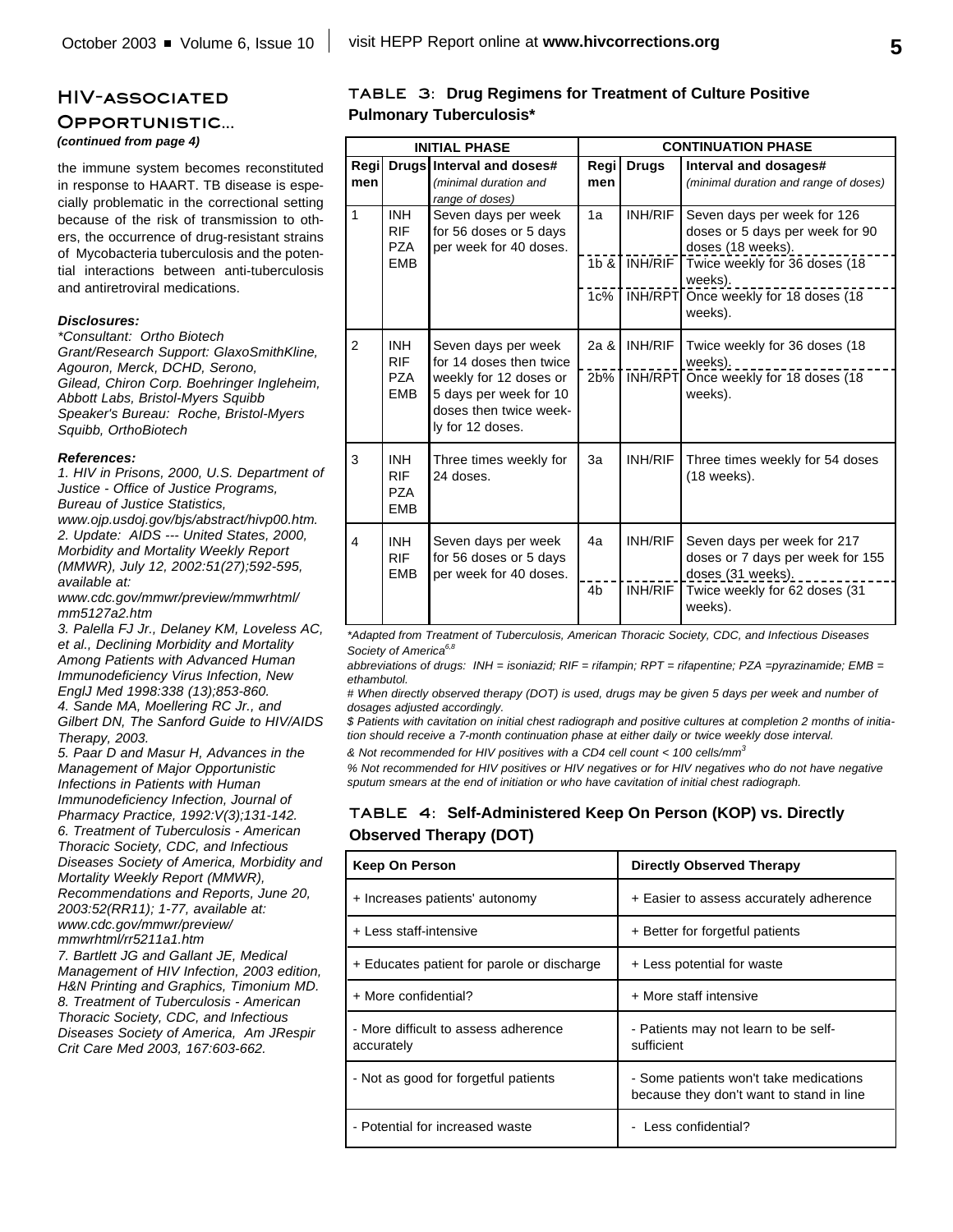# **Ask the Expert: CASE STUDY - Multi-drug Resistant Tuberculosis**

#### *By Tanvir K. Bell, M.D.\**

*CASE: A 35-year-old female prisoner presented to the infirmary with a complaint of fever and 22-pound weight loss. She denied cough, nausea, emesis, headache, diarrhea, skin rash, or recent change in medication. She stated that she had received treatment for tuberculosis several times over the past ten years, none by directly observed therapy (DOT). She states that she has never completed more than six consecutive months of treatment.* 

*The patient's examination was notable for wasting, thrush, and a purulent cervicitis. Her chest x-ray demonstrated right hilar adenopathy.* Laboratory results revealed a hemoglobin of 10.8, WBC of 2900 with lymphocytopenia, and serum albumin of 2.9. A urinalysis revealed 25 white *blood cells, and 10 red blood cells. The patient was placed in the infirmary and treated with ceftriaxone and azithromycin.*

*Blood and urine cultures were negative. A urine specimen was positive for chlamydia and gonorrhea by ligase chain reaction. A HIV antibody test was strongly reactive, and a CD4 count was 27/mm. Three sputum smears were negative for AFB. On the twelfth day, growth in broth was detected for one out of three specimens. A gene probe for tuberculosis was positive. Because of the patient's history of multiple prior incomplete courses for therapy for TB, she was started on five drugs (INH, rifampin, PZA, ethambutol, and ofloxacin). After seven weeks, the susceptibility report was received demonstrating resistance to both INH and rifampin. Her regimen was changed to include four drugs to which her isolate was susceptible, administered by strict DOT.*

**DISCUSSION:** Human Immunodeficiency Virus (HIV) increases the risk of reactivating latent Mycobacterium tuberculosis (MTB) and also increases the risk of rapid MTB progression. The presentation of tuberculosis in the HIV-infected patient is variable. Radiographic findings are often atypical in that they may not demonstrate classic upper lobe cavitary lesions. In some series, the most common chest x-ray finding is hilar fullness without infiltrate.

MTB infection may lead to significant morbidity and mortality, yet it is a preventable and treatable disease. Multi-drug resistant tuberculosis (MDR TB) is defined as MTB that is resistant to at least isoniazid and rifampin. MDR TB is often more challenging to treat, and is more likely to be fatal.

The percentage of tuberculosis cases in the United States due to MDR TB increased from 2% to 9% in the 1990s. Resistance is not uniformly distributed, but is more common in large urban areas and coastal or Southern border communities. In Los Angeles, one survey revealed that resistance rates were higher for Hispanics, Asians, and Blacks than for Whites. Southeast Asian countries have a higher prevalence of MDR TB than do African countries. Among immigrants from endemic areas, the risk of MDR TB is greatest during the first few years after immigration and then decreases to a rate similar to that seen in general population. Epidemics of MDR have been described among those with Human Immunodeficiency Virus (HIV) infection as well as those without HIV or AIDS. Epidemics have also been described in nosocomial settings. In a group of 62 patients with MDR TB in Florida, risk factors among those with HIV infection included homosexuality, AIDS, and previous hospitalization on an inpatient HIV ward. The median survival for AIDS patients during this outbreak was 1.5 month vs. 14.8 months for HIV-infected patients without AIDS.

MDR mutants occur as a result of failure to kill random preexisting mutations. A mutant can occur as a consequence of monotherapy, irregular administration, neglect in taking one or more of the prescribed drugs, poor absorption, or insufficient number of active agents in the regimen. Patients who are at increased risk of relapse are those who have cavitation on initial chest radiograph and those who have a positive culture after completing two months of therapy.

TB susceptibility results may not be available for up to two months. Smear negative specimens can take longer to yield a positive culture, therefore delaying susceptibility testing. Obtaining susceptibility results and using them to modify treatment in a timely manner is essential to effective treatment and to limiting the development of further drug resistance.

Usual MTB empiric therapy as recommended by the CDCP, American Thoracic Society (ATS), and the Infectious Diseases Society of America (IDSA) includes isoniazid, rifampin, pyrazinamide, ethambutol. Medication options for those who have MDR TB include streptomycin, amikacin, kanamycin, capreomycin, ofloxacin, ciprofloxacin, ethionamide, aminosalicylic acid, and cycloserine. The CDCP, ATS, and IDSA have compiled guidelines to the "Treatment of Tuberculosis" that appeared in the Morbidity and Mortality Weekly Report on June 20, 2003. This comprehensive guide is designed to help providers managing TB. If a patient needs modification of his treatment regimen due to failure, at least two drugs should be added to a failing regimen until susceptibilities return. Some drugs may require levels be checked and some may require dose-adjustment for renal insufficiency.

Treatment of the HIV- and TB-coinfected patient can be challenging. In a study of HIV-infected individuals infected with tuberculosis in Greater London and Southeast England by G. L. Dean and his colleagues, 54% (99/183) of patients experienced adverse events during HIV and TB therapy. One-third of patients had to interrupt or change therapy. The most common adverse events included peripheral neuropathy (21%), rash (17%), and gastrointestinal upset (10%). These most often occurred in the first two months of therapy. Patients with CD4 counts > 100/mm were unlikely to experience AIDS defining illnesses during the course of therapy, so the authors concluded that the initiation of HAART therapy should be deferred until the first two months of TB therapy is completed. An Italian study showed that HAART therapy after TB diagnosis is associated with a decreased risk of death; while older age, CD4+ cell count < 25/mm3, and an AIDS-defining illness before TB diagnosis were associated with a higher risk of death.

Drug interactions complicate treatment of patients co-infected with HIV and tuberculosis. Two medications that commonly cause drug interactions are rifampin and ritonavir. The same premise of adherence as a way to decrease the emergence of MDR TB holds true as the key to success for Highly Active Anti-retroviral Therapy (HAART). Adherence to treatments that may include more than 20 pills each day is very challenging and requires close monitoring by experienced providers.

Treatment outcomes vary among patients with MDR-TB. Response depends on the extent of pulmonary involvement, the number of bactericidal drugs used, community resources available, and the patient's ability to comply and tolerate therapy. Reported success rates have varied between 60% and 95% in selected groups.

Prevention is still key to reduce the spread of tuberculosis and is emphasized for the control of MDR-TB. Directly Observed Therapy (DOT) has aided in the effort to ensure compliance of therapy for TB and prevent the emergence of MDR TB. It is also essential to recognize risk factors of prior noncompliance to therapy or being in or from an epidemic area for MDR-TB. The recent treatment guidelines in the June 2003 issue of the MMWR are a valuable resource to be used in the treatment of tuberculosis. Cooperation with public health departments and experts in the management of HIV and TB is essential to the success of treatment of the HIV and MTB- co-infected patient.

#### *Disclosures:*

*\*Speaker's Bureau: Gilead, GlaxoSmithKline, Bristol-Myers Squibb*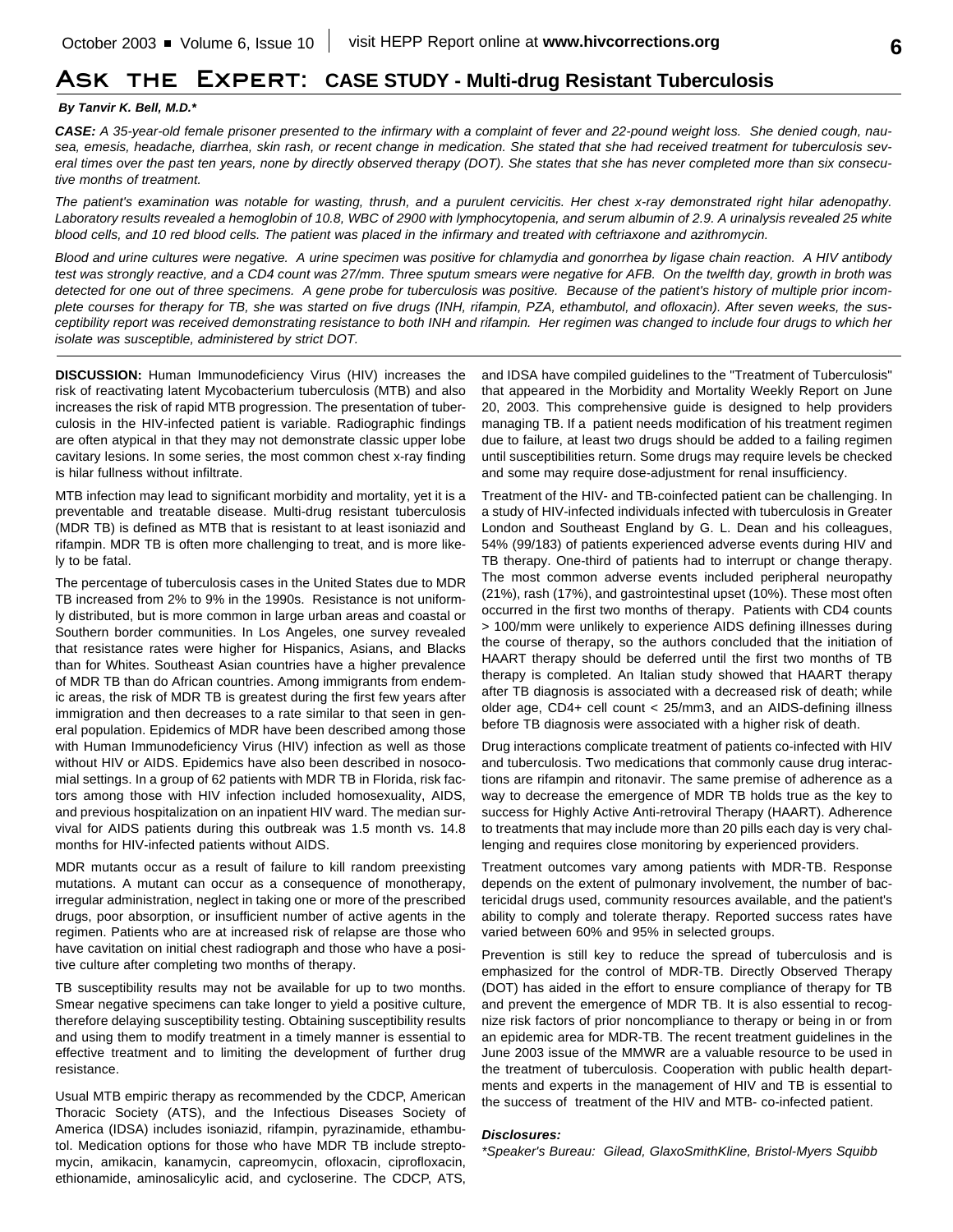## **Spotlight: Clustering for Care and the Civil Rights of HIV-Infected Inmates**

*Abby Dees, J.D.\*, Interim Director of Correct HELP - The Corrections HIV Education & Law Project Mary Sylla, J.D.\*\*, Founding Director of Correct HELP*

Last year, a group of segregated HIV-infected inmates filed a class action lawsuit against the Limestone Correctional Facility in Alabama. Their complaint - unconstitutional medical treatment and living conditions - paints a disturbing picture of gross neglect and poor medical care. The controversy surrounding this lawsuit has focused new attention on the issue of clustering, or grouping or segregating HIV-infected inmates to provide specialized treatment and management. While many medical service providers support clustering as a tool to provide skilled, centralized care for HIV-infected inmates, many prisoners' rights advocates argue that clustering raises serious civil rights issues, such as those alleged in the Limestone case.

#### **Practical Aspects of Clustering**

The primary goal of clustering is to create centers of excellence that promote HIV expertise. By bringing together all HIV-infected inmates, a prison may dedicate staff and resources to their care, and ensure up-to-date medical treatment. Likewise, inmates benefit from living in therapeutic communities, with peer support and improved patient education, relatively free from the threat of harassment from other inmates. Clustering may also reduce HIV transmission among inmates and promote increased HIV testing and disclosure, since inmates know that they will receive better care if they seek help.

Opponents of clustering laud these goals, but say they are unrealistic in practice. Since prison health care is, in some cases, underfunded, and overtaxed by patient need, opponents doubt that the goal of excellence (comparable to outside facilities) can be met, even with the increased efficiency of clustering. Additionally, clustering may actually discourage disclosure and testing because segregated HIV-infected inmates are often denied full and equal access to coveted work and education programs. As HIV treatment continues to improve and HIV-infected individuals live healthier lives with only routine monitoring, clustering may become increasingly outdated.

It is important to note that clustering can take a number of different forms. Some states may simply designate that all known HIVinfected inmates be housed in general population at specific facilities to obtain centralized treatment and better use of medical resources; others may provide separate dorms or units within general population, and still others that may totally segregate HIVinfected inmates from general population. Currently, Alabama is the only state that has an official policy of segregating HIV-infected inmates. As will be discussed below, the legal implications of clustering depend greatly on the extent to which HIV-infected inmates are treated differently than HIV-uninfected inmates of the same security level.

#### **Legal Issues Raised by Clustering**

The two main areas of the law that address the issue of clustering are the 8th Amendment of the Constitution and anti-discrimination disability statutes. The 8th Amendment, which prohibits cruel and unusual punishment, establishes the baseline for inmate medical care: staff must not be deliberately indifferent to an inmate's serious medical needs. This is a very low standard that requires staff simply to refrain from knowingly allowing an inmate to suffer great harm. Not surprisingly, the 8th Amendment gives facilities great latitude to establish their own HIV treatment protocols. So far, none of the high courts have interpreted the 8th Amendment to mean that an HIV-infected inmate should see an HIV specialist. The goal of clustering for HIV care thus far exceeds any constitutionally-mandated level of care - a fact justly celebrated by proponents.

However, clustering can be problematic when challenged under statutes that prohibit discrimination on the basis of disability, such as the Americans with Disabilities Act. These laws require that HIV-infected inmates have equal access to prison programs for which they are "otherwise qualified." In the 1999 case of Onishea v. Hopper (171 F.3d 1289), the 11th Circuit Court of Appeals held that HIV-infected inmates could be segregated for legitimate penological reasons (e.g., security or efficiency), but that prisons were still required to make a good faith effort, or "reasonable accommodation" to provide equal access to programs and services. The court stipulated that prisons should not have to bear an enormous cost burden to provide equal access, but did not state as a matter of law what particular accommodations were required.

This gray area means that prisons still have little guidance about what constitutes a reasonable accommodation. Anti-discrimination laws in the prison context are therefore still in a tremendous state of flux.

So, the most basic operating principle is this: the more that clustering results in reduced access to prison programs and services, the more vulnerable a prison can be to litigation. If clustering can be accomplished with minimal impact on inmates' access to programs and services, inmates may be more likely to disclose their status, seek testing, and otherwise gain the benefits of a clustering system. These programs may, therefore, pass muster under anti-discrimination laws if challenged in the courts.

Finally, clustering raises the issue of the right to privacy under the 1st Amendment. In many facilities, clustered inmates can be identified by other inmates, thereby revealing their status. While inmates do have a basic right to privacy, courts have held that legitimate penological concerns, such as inmate health and wellbeing, outweigh these privacy interests.

#### **Clustering and Mandatory Testing**

Another factor to consider is how effective clustering can be in states without mandatory testing. Inmates who choose not to seek testing or disclose their HIV status out of fear of segregation are effectively cut off from HIV care and counseling, possibly increasing the risk of transmission to other inmates. However, if facilities can design clustering programs that try to meet the requirements of anti-discrimination laws, inmates may be much more likely to seek proper care in those states that do not have mandatory testing.

#### **Conclusion**

In a perfect world, HIV-infected inmates would have access to expert treatment and equal opportunities to participate in prison programs, and the law strives for something like this. However, the reality of prison life and limited funds can thwart these goals. The best compromise may be a truly individualized system that allows those HIV-infected inmates who need highly focused medical attention to receive it, perhaps through inmate clustering, while those who can fully participate in prison programs be allowed to do so.

#### *Disclosures:*

*\*Nothing to disclose. \*\*Nothing to disclose.*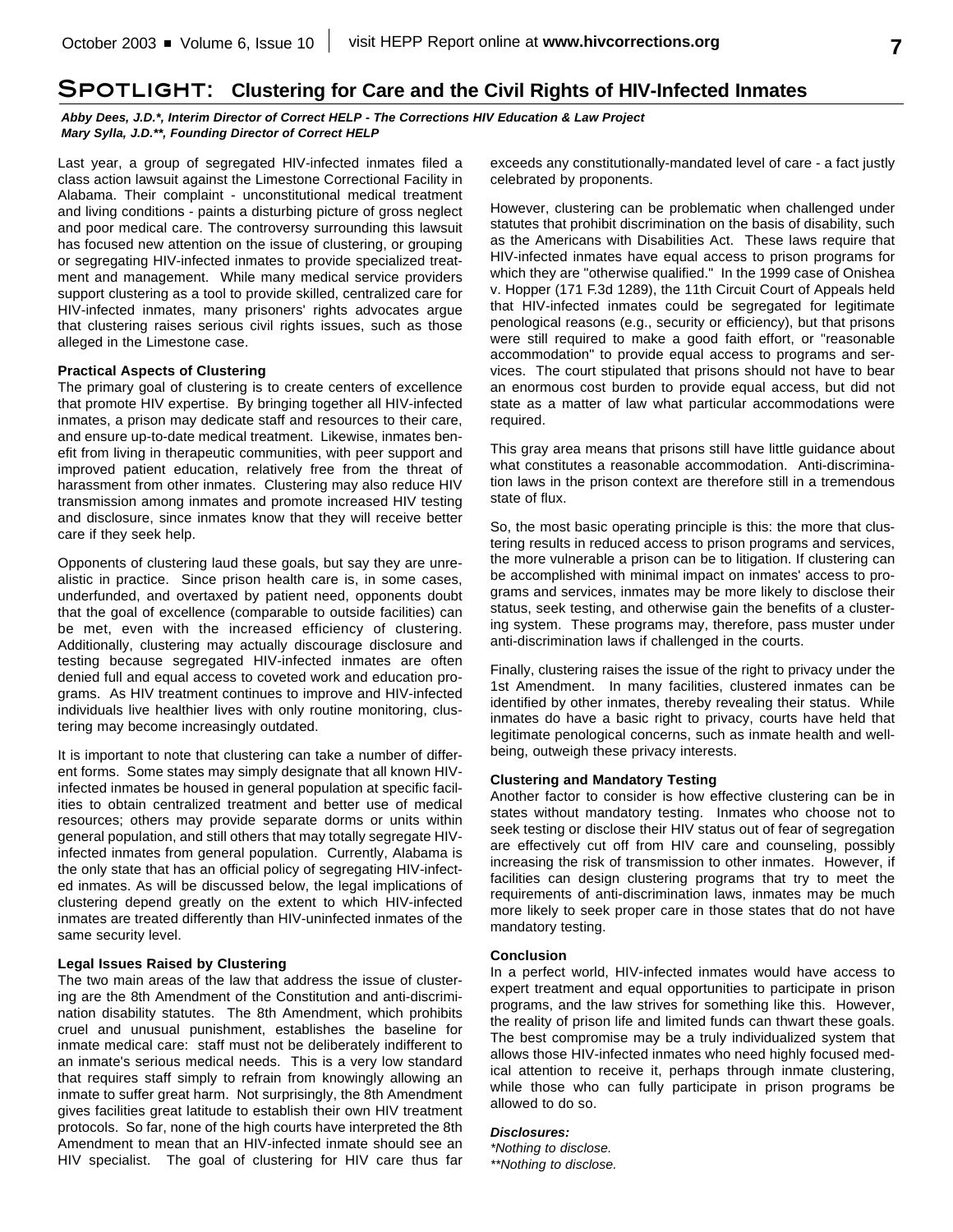# **Save the** DATES

#### **OraQuick Rapid HIV-1 Antibody Test Seminar**

*November 4, 2003 Raleigh, North Carolina* Topics: HIV-Test Related Counseling; Oral HIV Antibody Testing; Partner Notification; Rapid HIV Antibody Testing. Contact: Community Service Network, Inc. Call: 910.892.8128 Fax 910.892.813; Email: CSN@dockpoint.net

#### **ICAAC & IDSA Update**

*November 7, 2003 Boston, Massachusetts* Topics: Adverse Reactions; Antiretroviral Drugs; Drug Resistance; HIV/AIDS Treatment or Therapies; Metabolic Diseases or **Disorders** Contact: NEAETC Call: 617.262.5657 Fax: 617.262.5667 Email: aidsed@neaetc.org www.neaetc.org/\_Programs/2003/ 11November/07ICAAC\_IDSA.htm.

#### **Antiretrovirals: From the Street to the Gut to the Cell**

*November 7, 2003 Worcester, Massachusetts* Topics: Antiretroviral Drugs; Drug Resistance; HIV/AIDS Treatment or Therapies; Metabolic Diseases or Disorders; Patient Care Call: 800.366.9034

### **Inside and Out: HIV and Corrections**

*December 5, 2003 Radisson Hotel Marlborough, Massachusetts* A conference to increase knowledge, awareness and understanding of HIV infection in correctional and post-correctional settings. Contact: Andy Diamond Call: 617.450.1264 Fax: 617.437.6445 Email: adiamond@aac.org

#### **The 11th Conference on Retroviruses and Opportunistic Infection**

*February 8-11, 2004 San Francisco, California* Contact: Office of the Retrovirus Conference Secretariat Call: 703.535.6862 Fax: 703.535.6899 Email: info@retroconference.org www.retroconference.org

# **Inside News**

#### **CDC Broadcast: "Preparing for the Return of SARS: Are we ready?"**

This public health training live satellite broadcast assists healthcare providers in preparing to diagnose and manage patients with SARS should cases be suspected or identified in the coming months. This two-part training session aims to provide updated information required to identify and manage patients with SARS, and to prevent transmission of SARS in healthcare facilities and the community. Program details can be viewed at www.phppo.cdc.gov/ PHTN/SARS-return. *CDC, 9/11/03*

#### **Merck Starts Global Human Trial of HIV Vaccine**

Merck & Co. announced that it has started the first global human trials of an experimental AIDS vaccine, in collaboration with Seattle-based HIV Vaccine Trials Network. This study, which is being conducted in 18 cities in North America, South America, the Caribbean, southern African and southeast Asia, includes about 435 adult volunteers not infected with HIV. The goal of the trials is to determine whether the vaccine candidate is safe, has tolerable side effects, is practical to administer in different areas of the world, and stimulates an immune response. Diverse testing sites are critical, as different strains of HIV circulate in different regions. Since the vaccine is made from a modified cold virus, and does not contain any live HIV, there is no risk of causing HIV infection.

*Associated Press, 9/19/03*

#### **FDA Approves Schering Drug for Hepatitis C**

Schering-Plough Corporation said it had received Food and Drug Administration approval for a prefilled penlike syringe that administers a drug for chronic hepatitis C. The device, the PEG-Intron Redipen, was designed to be simpler to use than a traditional vial and syringe. Schering-Plough, based in Kenilworth, N.J., said it expected to make the product available in the United States in early 2004. It is already available in Europe and other international markets.

*New York Times, 10/14/03*

# **SARS Resources**

**World Health Organization (WHO)** www.who.int/csr/sars/en/

**Centers for Disease Control and Prevention** (CDC), www.cdc.gov/ncidod/sars/

#### **Study: Switching from a PI to an NNRTI is Safe for Patients with Undetectable Viral Load**

An article in the New England Journal of Medicine (NEJM) presents data that suggests treatment regimens containing nevirapine or efavirenz offer comparable efficacy and safety to patients with an undetectable viral load who switched from a protease inhibitor- (PI) based regimen. Both are non-nucleoside reverse transcriptase inhibitors (NNRTIs) that are used in combination with other antiretroviral therapies to treat patients with HIV-1 infection. The nucleoside reverse transcriptase inhibitor (NRTI), abacavir, was also evaluated in the study. According to investigators, there was a trend towards higher failure rates in patients who switched to abacavir. The results of the study are significant because physicians are seeking alternatives to PI regimens due to their high pill burden and food restrictions or concerns about metabolic side effects.

*www.aegis.org/news/pr2003/PR030923.html*

#### **Study: DOT Does Not Ensure HIV Treatment Adherence**

Directly observed therapy (DOT) for HIV infection is commonly used in correctional settings; however, the efficacy of DOT for treating HIV infection has not been confirmed. A study from the University of North Carolina at Chapel Hill assessed adherence to antiretroviral therapy regimens among 31 HIV-infected prison inmates who were receiving  $\geq 1$  antiretrovirals via DOT. Adherence was measured by selfreport, pill count, electronic monitoring caps, and, for DOT only, medication administration records. Objective methods of measurement revealed that adherence to antiretroviral regimens administered wholly or in part by DOT was  $\langle$  or = 90% in more than one-half of the patients. Different methods used to measure adherence revealed significantly different levels of adherence. These findings suggest that use of DOT does not ensure adherence to antiretroviral therapy.

*Division of Infectious Diseases, Department of Medicine, University of North Carolina at Chapel Hill*

#### **National Library of Medicine** www.nlm.nih.gov/medlineplus/ severeaccuterespiratorysyndrome.html

**TRAIN.org** www.TRAIN.org